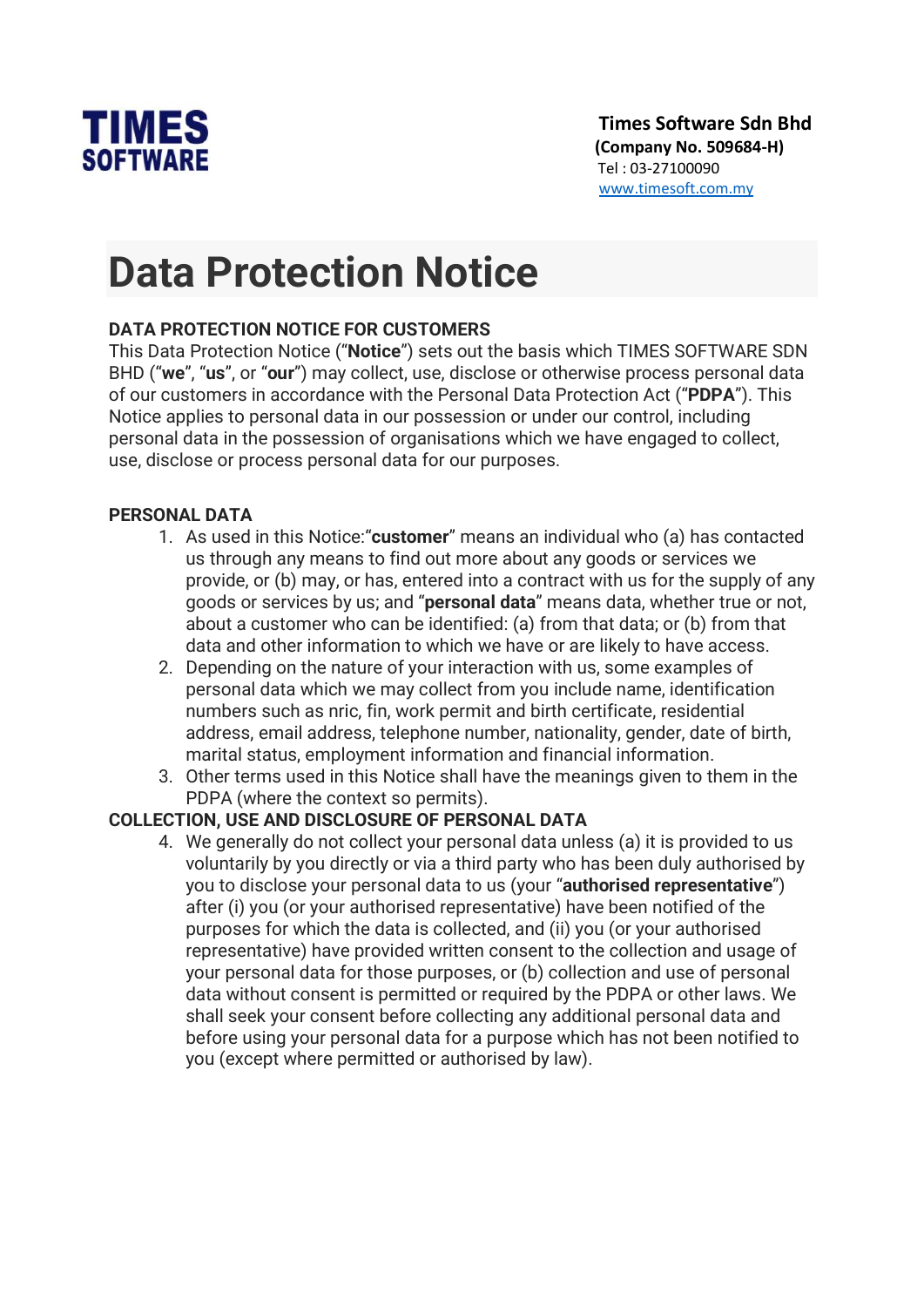

5. We may collect and use your personal data for any or all of the following purposes:

(a) performing obligations in the course of or in connection with our provision of the goods and/or services requested by you;

(b) verifying your identity;

(c) responding to, handling, and processing queries, requests, applications, complaints, and feedback from you;

(d) managing your relationship with us;

(e) processing payment or credit transactions;

(f) complying with any applicable laws, regulations, codes of practice, guidelines, or rules, or to assist in law enforcement and investigations conducted by any governmental and/or regulatory authority;

(g) any other purposes for which you have provided the information;

(h) transmitting to any unaffiliated third parties including our third party service providers and agents, and relevant governmental and/or regulatory authorities, whether in Singapore or abroad, for the aforementioned purposes; and

(i) any other incidental business purposes related to or in connection with the above.

6. We may disclose your personal data:

(a) where such disclosure is required for performing obligations in the course of or in connection with our provision of the goods and services requested by you; or

(b) to third party service providers, agents and other organisations we have engaged to perform any of the functions with reference to the abovementioned purposes.

7. The purposes listed in the above clauses may continue to apply even in situations where your relationship with us (for example, pursuant to your employment contract should you be hired) has been terminated or altered in any way, for a reasonable period thereafter (including, where applicable, a period to enable us to enforce our rights under a contract with you).

#### WITHDRAWING YOUR CONSENT

- 8. The consent that you provide for the collection, use and disclosure of your personal data will remain valid until such time it is being withdrawn by you in writing. You may withdraw consent and request us to stop collecting, using and/or disclosing your personal data for any or all of the purposes listed above by submitting your request in writing or via email to our Data Protection Officer at the contact details provided below.
- 9. Upon receipt of your written request to withdraw your consent, we may require reasonable time (depending on the complexity of the request and its impact on our relationship with you) for your request to be processed and for us to notify you of the consequences of us acceding to the same, including any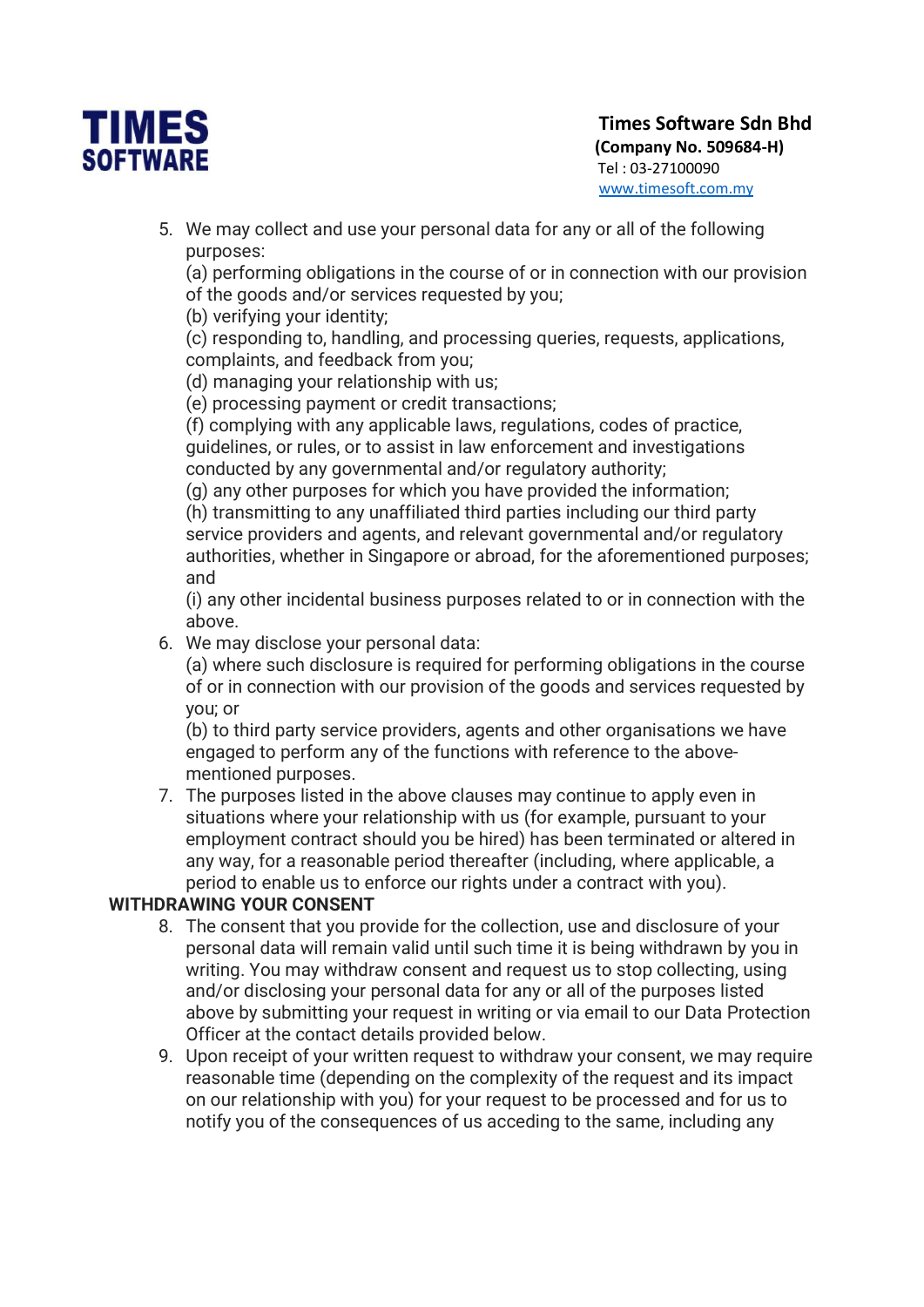

legal consequences which may affect your rights and liabilities to us. In general, we shall seek to process your request within ten (10) business days of receiving it.

- 10.Whilst we respect your decision to withdraw your consent, please note that depending on the nature and scope of your request, we may not be in a position to continue providing our goods or services to you and we shall, in such circumstances, notify you before completing the processing of your request. Should you decide to cancel your withdrawal of consent, please inform us in writing in the manner described in clause 7
- 11.Please note that withdrawing consent does not affect our right to continue to collect, use and disclose personal data where such collection, use and disclose without consent is permitted or required under applicable laws.

#### ACCESS TO AND CORRECTION OF PERSONAL DATA

- 12.If you wish to make (a) an access request for access to a copy of the personal data which we hold about you or information about the ways in which we use or disclose your personal data, or (b) a correction request to correct or update any of your personal data which we hold about you, you may submit your request in writing or via email to our Data Protection Officer at the contact details provided below.
- 13.Please note that a reasonable fee may be charged for an access request. If so, we will inform you of the fee before processing your request.
- 14.We will respond to your request as soon as reasonably possible. In general, our response will be within ten (10) business days. Should we not be able to respond to your request within thirty (30) days after receiving your request, we will inform you in writing within thirty (30) days of the time by which we will be able to respond to your request. If we are unable to provide you with any personal data or to make a correction requested by you, we shall generally inform you of the reasons why we are unable to do so (except where we are not required to do so under the PDPA).

#### PROTECTION OF PERSONAL DATA

- 15.To safeguard your personal data from unauthorised access, collection, use, disclosure, copying, modification, disposal or similar risks, we have introduced appropriate administrative, physical and technical measures such as up-todate antivirus protection, encryption, use of privacy filters, and disclosing personal data both internally and to our authorised third-party service providers and agents only on a need-to-know basis.
- 16.You should be aware, however, that no method of transmission over the Internet or method of electronic storage is completely secure. While security cannot be guaranteed, we strive to protect the security of your information and are constantly reviewing and enhancing our information security measures.